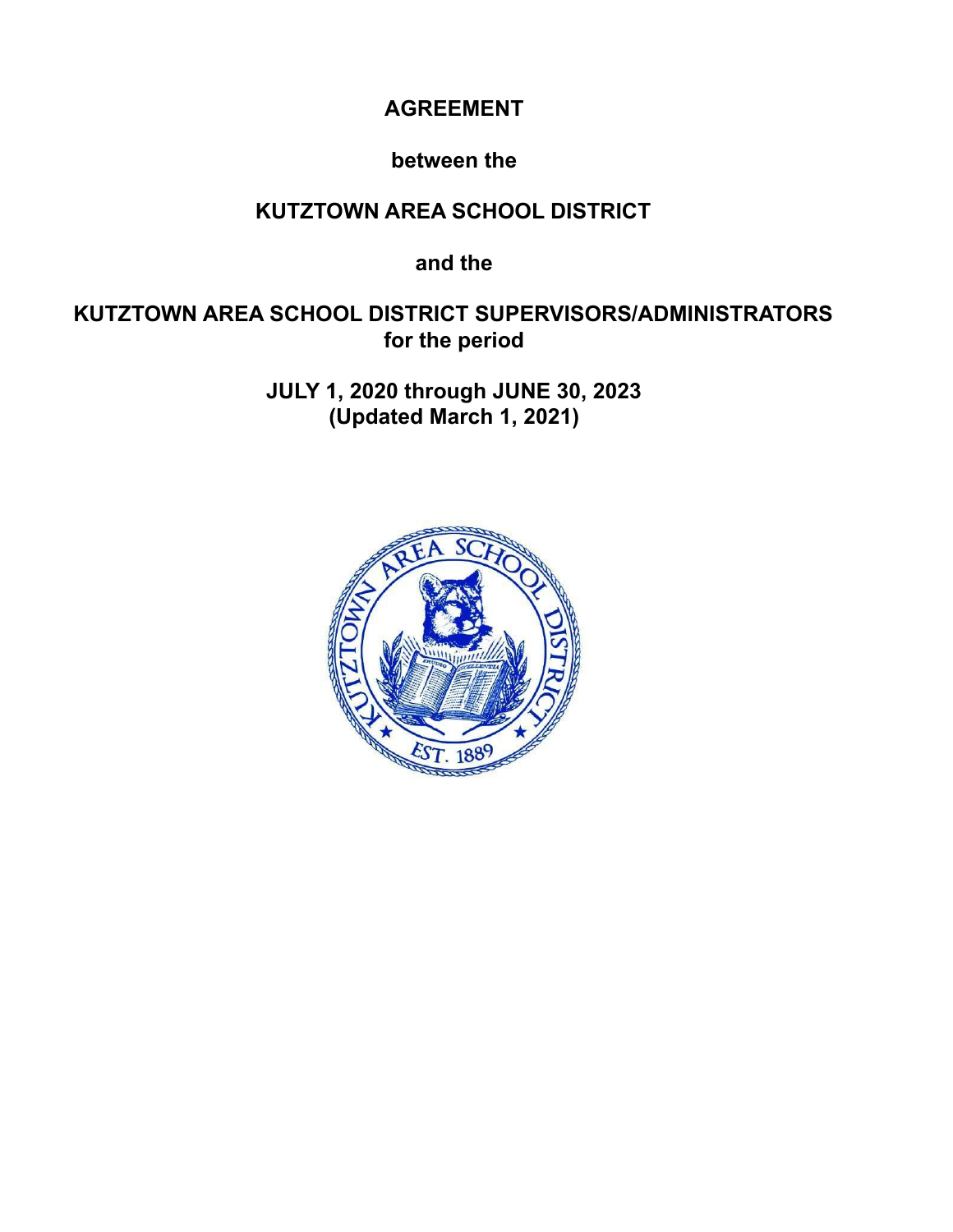This agreement is made and entered into this 1st day of July, 2017 and by and between the KUTZTOWN AREA SCHOOL DISTRICT and the KUTZTOWN AREA ADMINISTRATORS.

| <b>BY</b> |                                                         | <b>BY</b>                                                                                                   |  |
|-----------|---------------------------------------------------------|-------------------------------------------------------------------------------------------------------------|--|
|           | Kutztown Area School District<br><b>Board President</b> | Kutztown Area School District<br>Director of Curriculum, Assessment, and<br><b>Professional Development</b> |  |
| BY        |                                                         | BY                                                                                                          |  |
|           | Kutztown Area School District<br><b>Board Secretary</b> | Greenwich-Lenhartsville Elementary<br>Principal                                                             |  |
|           |                                                         | BY<br>Kutztown Elementary School<br>Principal                                                               |  |
|           |                                                         | BY                                                                                                          |  |
|           |                                                         | Kutztown Area Middle School<br>Principal                                                                    |  |
|           |                                                         | <b>BY</b>                                                                                                   |  |
|           |                                                         | Kutztown Area High School<br>Principal                                                                      |  |
|           |                                                         | <b>BY</b>                                                                                                   |  |
|           |                                                         | Kutztown Area Secondary Schools<br><b>Assistant Principal</b>                                               |  |
|           |                                                         | BY                                                                                                          |  |
|           |                                                         | Kutztown Area School District<br>Director of Educational Technology                                         |  |
|           |                                                         | BY                                                                                                          |  |
|           |                                                         | Kutztown Area School District<br>Director of Athletics, Activities, and Community<br><b>Relations</b>       |  |
|           |                                                         | <b>BY</b>                                                                                                   |  |
|           |                                                         | Kutztown Area School District<br><b>Supervisor of Special Education</b>                                     |  |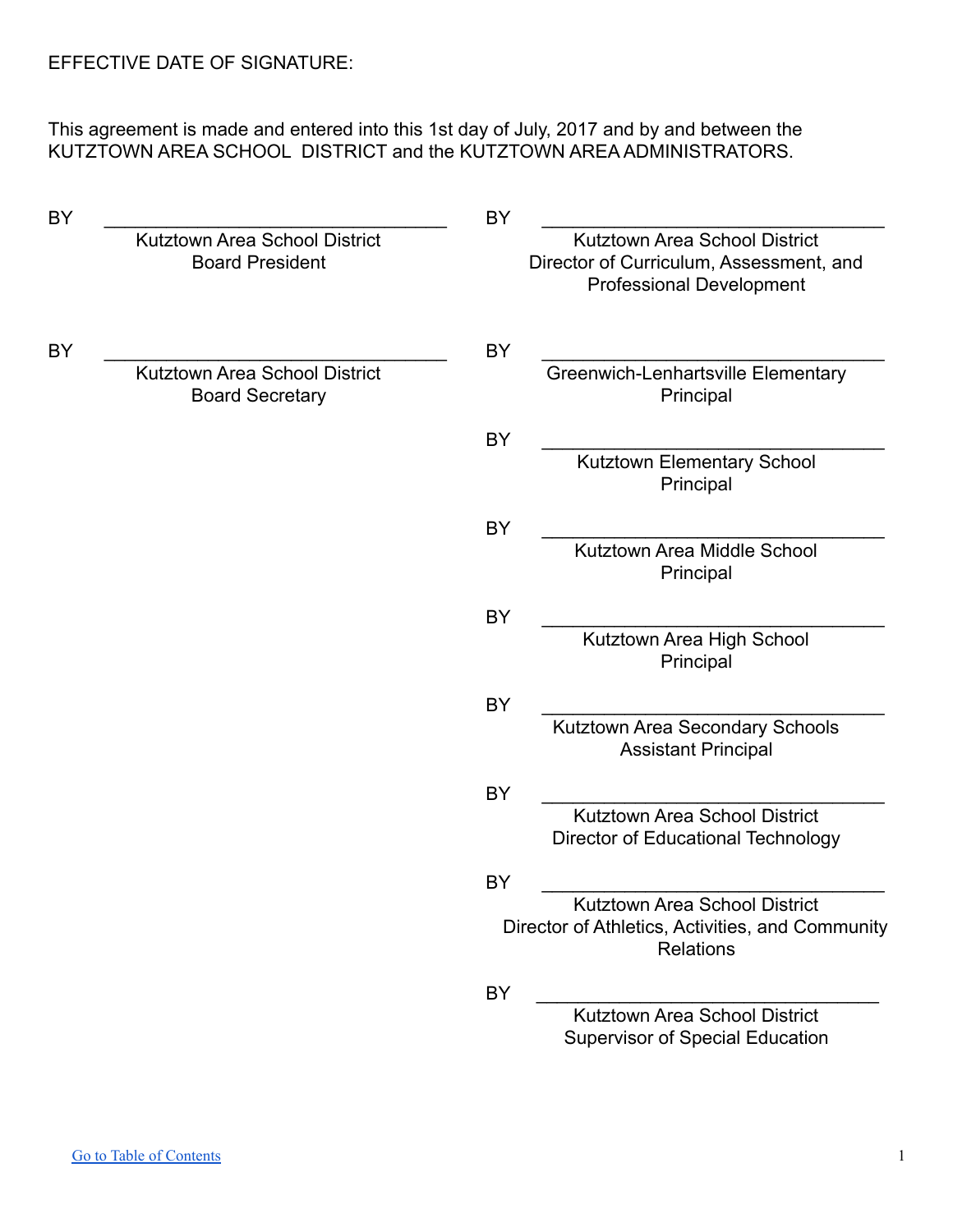# **TABLE OF CONTENTS**

<span id="page-2-0"></span>**[Definition](#page-3-0)** 

[Length of Agreement](#page-3-1)

[Medical Insurance](#page-3-2)

[Flexible Spending Plan](#page-4-0)

[Group Insurance Plan/Income Protection](#page-4-1)

[Life Insurance](#page-5-0)

[Vacation Days](#page-5-1)

[Personal Days](#page-6-0)

[Sick Days](#page-6-1)

[Retirement Benefit](#page-6-2)

[Childbearing/Adoption Leave](#page-7-0)

[Emergency Leav](#page-7-1)

[Jury Duty](#page-7-2)

[Bereavement Leave](#page-8-0)

[Sabbatical Leave](#page-8-1)

**[Holidays](#page-8-2)** 

[Mileage Reimbursement](#page-8-3)

[Conference Expenses](#page-8-4)

[Professional Organizations](#page-8-5)

[Savings Bonds](#page-8-6)

**[Tuition Payment](#page-9-0)** 

**[Indemnity](#page-9-1)** 

[Just Cause](#page-9-2)

[Seniority Statement](#page-9-3)

[Assignment of Duties](#page-10-0)

[Compensation Plan](#page-10-1)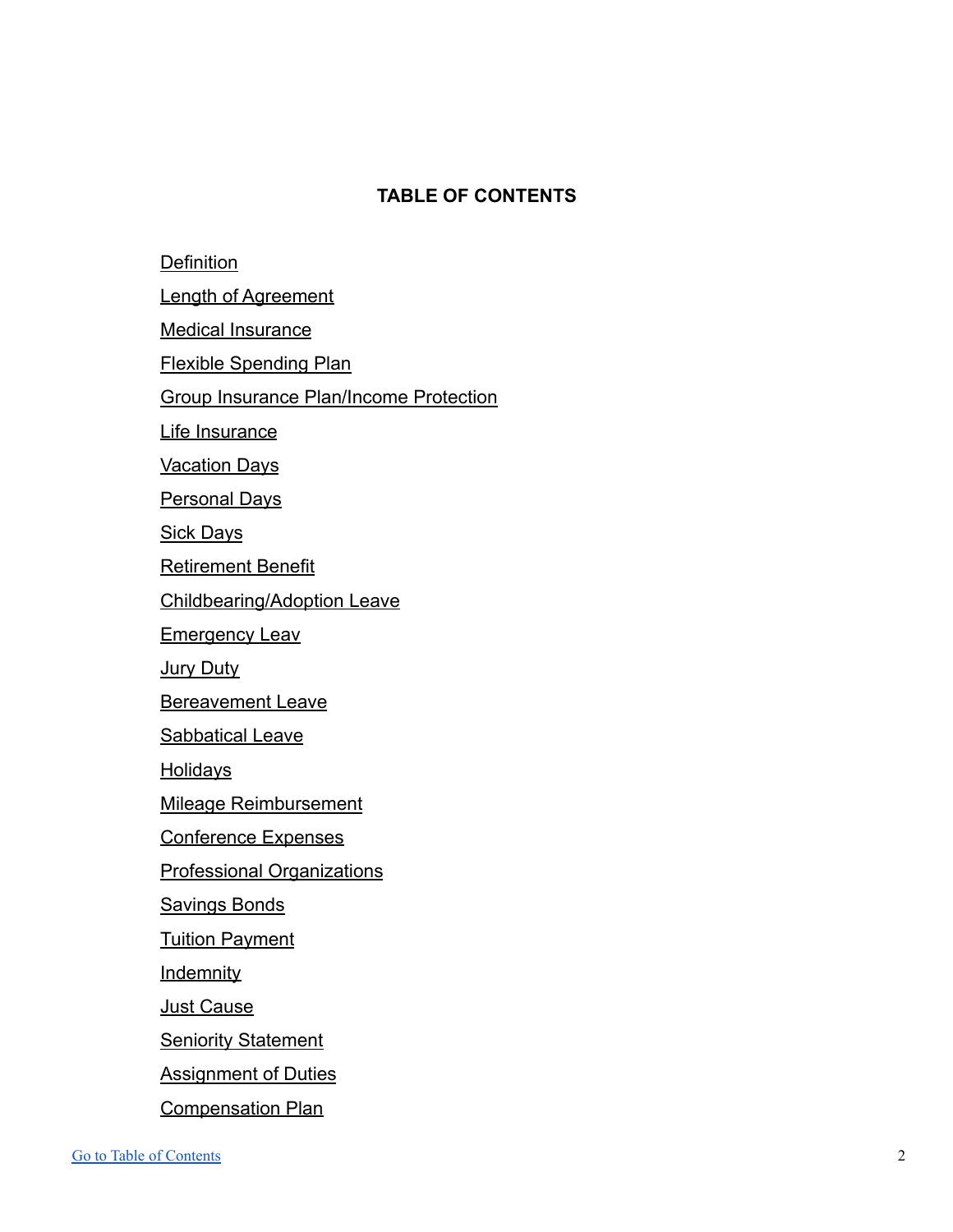# **KUTZTOWN AREA SCHOOL DISTRICT**

# **ADMINISTRATIVE COMPENSATION AND BENEFITS PLAN JULY 1, 2020 through JUNE 30, 2023**

#### <span id="page-3-0"></span>**DEFINITION**

For purposes of this agreement, the term "12 Month Administrator" shall refer to the following positions in the Kutztown Area School District:

#### 12-Month Administrators:

Director of Curriculum, Assessment, and Professional Development Director of Educational Technology Senior High School Principal Middle School Principal Elementary Principals Director of Athletics, Activities, and Community Relations Supervisor of Special Education

For the purposes of this agreement, the term "200 Day Administrator" shall refer to the following positions in the Kutztown Area School District:

210 Day Administrator

Assistant Secondary School Principal

### <span id="page-3-1"></span>**LENGTH OF AGREEMENT**

This agreement shall be in force from July 1, 2020 through June 30, 2023 (three years).

### <span id="page-3-2"></span>**MEDICAL INSURANCE**

Each administrator shall be provided with medical insurance.

Employees will pay the following percentage costs of medical (Premium Share) during this contract:

- 2020-2021: 15% 2021-2022: 15%
- 2022-2023: The lesser of 15.5% or the premium share negotiated in the KATA Collective Bargaining Agreement for 2022-2023.

*\*If the index is less than 1% for any of the years of the agreement, then the medical insurance premium share will remain unchanged for the year in question.*

For Employees eligible under the district's group plan who elect to be insured, the Employer shall, during the term of these Articles of Agreement, provide Medical Benefits for professional Employees and their dependents. This coverage shall include "Maternity Services" as presently defined in the Berks County Schools Health Insurance Consortium Agreement. In addition, the Employer shall pay for dental insurance coverage (Basic Plan), as provided to Employees in the 2006-07 contract year. The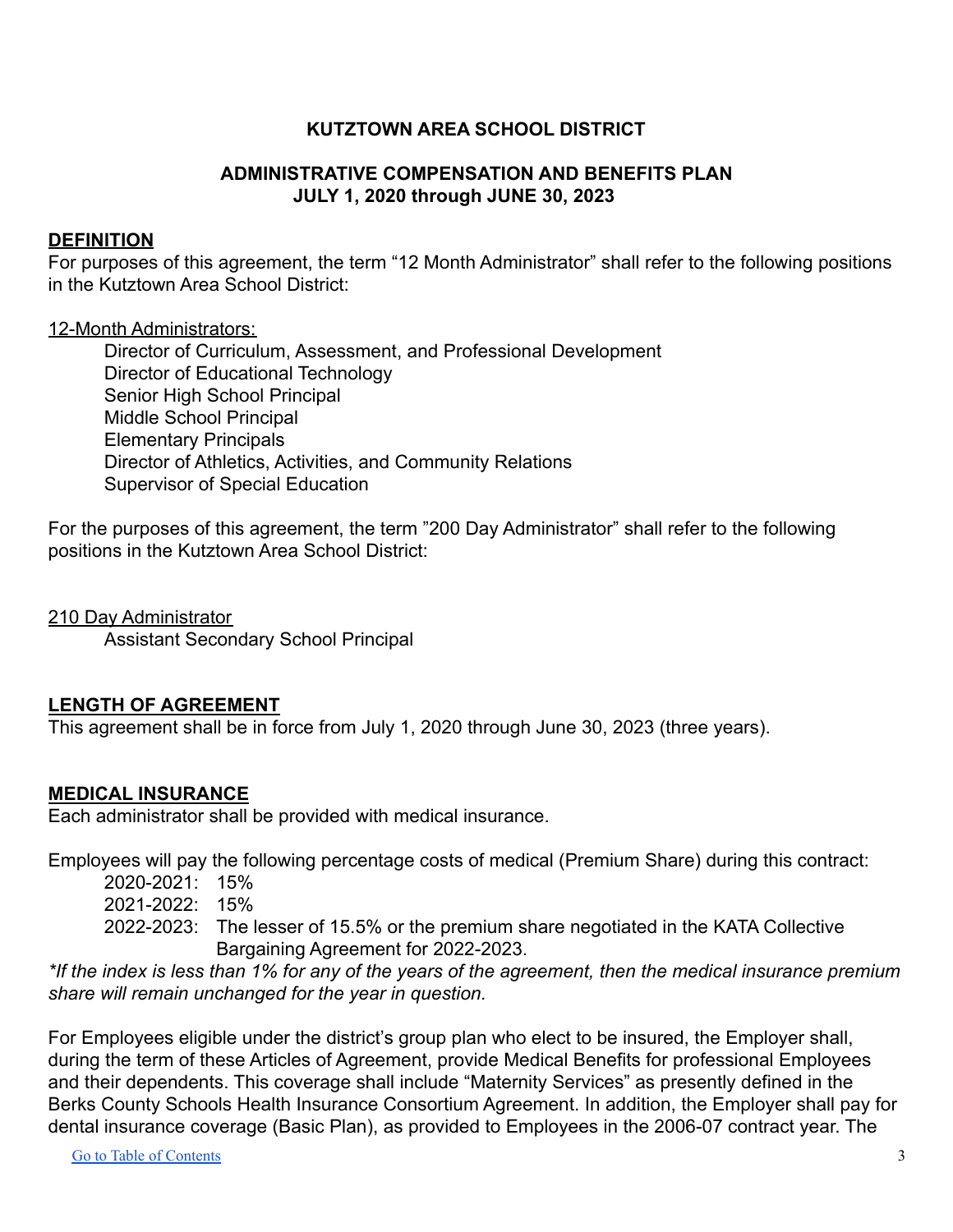Employer shall make every reasonable effort to secure Family Dental coverage at the group rate. At the Employee's option, the Employee shall pay the cost of such additional dental insurance coverage and the Employer thereof shall deduct the cost from his/her compensation. Coverage will be subject to the following:

The Employer agrees that the Berks County Schools Health Insurance Consortium Plan will be retained unless the Employer chooses substantially equivalent coverage as a replacement. The Employer shall include the Association's joint participation in investigating alternative coverage. Disputes, if any, will be resolved through the grievance procedure.

Annual medical deductibles shall be as set by the Berks County Schools Health Insurance Consortium Plan.

In the event that the Employer chooses substantially equivalent coverage the annual medical deductibles shall be equivalent to the Berks County Schools Health Insurance Consortium Plan.

# <span id="page-4-0"></span>**FLEXIBLE SPENDING PLAN**

The Employer shall offer a Flexible Spending Plan (Plan 125) to the Bargaining Unit Members.

# <span id="page-4-1"></span>**GROUP INSURANCE PLAN/INCOME PROTECTION PLAN**

The Employer shall provide a group insurance plan and/or income protection plan in case of sickness or accident to provide professional Employees with the following (as outlined in current Assurant Employee Benefits, or equal policy):

- 1. Accident protection to age sixty-five (65).
- 2. Protection for sickness to age sixty-five (65).
- 3. Benefit payments shall begin after the Employee has exhausted all accrued sick leave, or upon the thirty-first (31st) day of continuous total disability resulting from accidental bodily injury or sickness, whichever is later.
- 4. During the first six (6) months the amount of monthly benefit is an amount which, in combination with income provided by any Workers' Compensation Laws, will not exceed one hundred percent (100%) of gross monthly salary prior to disability.
- 5. Beginning with the seventh (7th) month and thereafter, the amount of monthly benefit will be reduced by any disability income the Employee may receive under the Federal Social Security Act, including any benefits provided by dependents, any Workers' Compensation Laws and any benefits paid or payable from the Public School Employee's Retirement System of Pennsylvania or any other retirement plan contributed to by the Employer. However, in no event shall the total monthly benefit, when added to all other public disability income, exceed an amount equal to sixty-six and two-thirds percent (66 2/3%) of gross monthly salary prior to the date total disability commenced. A minimum monthly benefit of fifty and 00/100 dollars (\$50.00) is payable, regardless of any reduction formula.
- 6. Provided group insurance plan/income protection plan can be obtained at substantially the same cost as the plan mentioned above, then the coverage would be changed to: Benefit payments shall begin upon the sixty-first (61st) day of continuous total disability resulting from accidental bodily injury or sickness.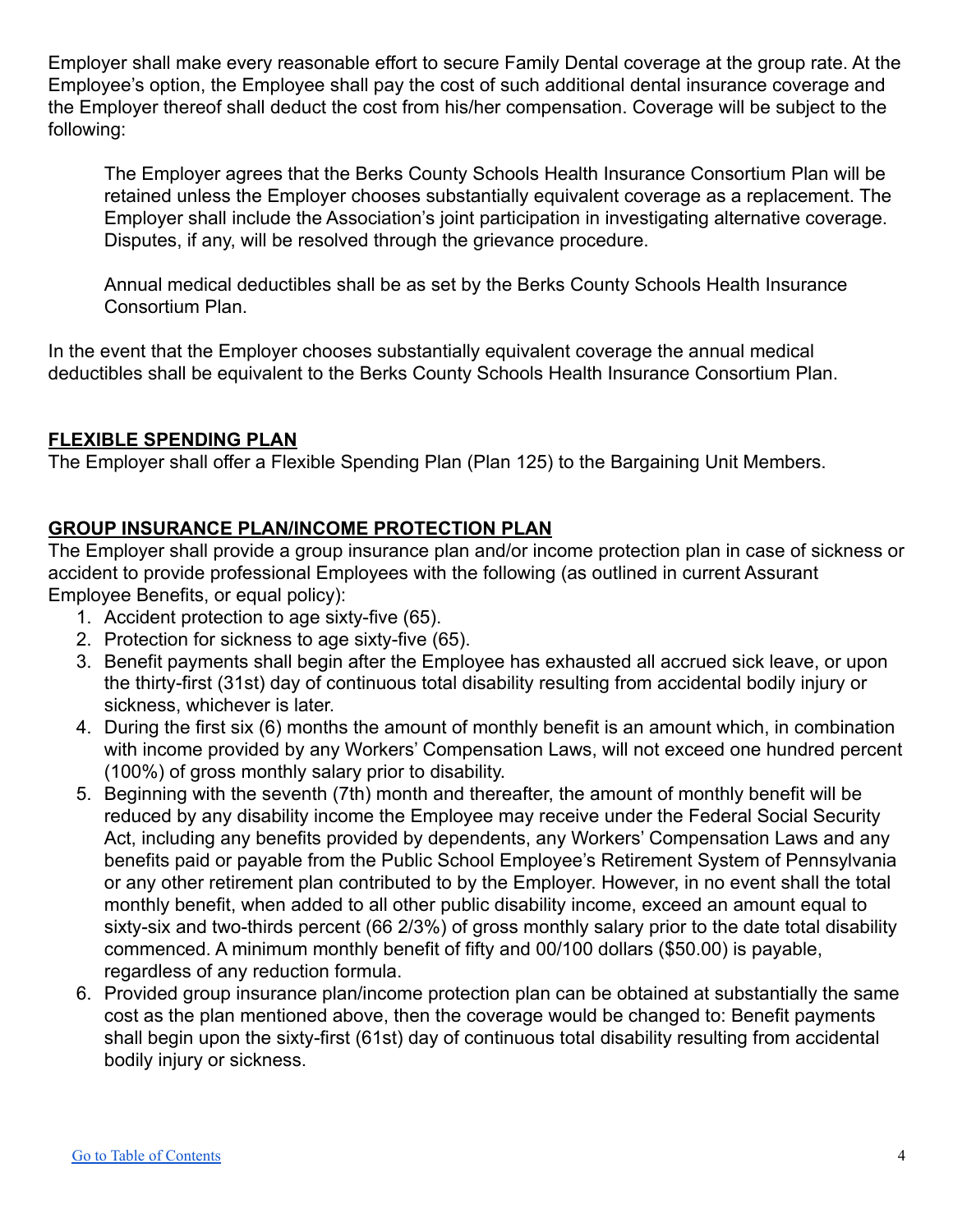### <span id="page-5-0"></span>**LIFE INSURANCE**

Each administrator shall be provided with Term Life Insurance in the amount of two-hundred thousand dollars (\$200,000) for each year during the term of this agreement.

The Kutztown Area School District shall make every reasonable effort to maintain a life insurance contract with a carrier which will afford administrators the opportunity to file an application for the purchase of additional life insurance up to the maximum amount provided by Kutztown Area School District under the terms of this agreement. The cost of this additional life insurance coverage shall be paid by the individual administrator and the cost thereof shall be deducted from his/her compensation by Kutztown Area School District.

# <span id="page-5-1"></span>**VACATION DAYS**

Administrators will be compensated for all unused vacation days at their daily rate as defined below. Unused vacation days may accumulate to a maximum of thirty (30) days. Administrators may receive full payment for up to thirty (30) unused vacation days upon retirement. Earned vacation days for the current school year may be used through the first full week of August of the following year. During the terms of this agreement, each administrator shall be granted, upon prior approval by the Superintendent, the following vacation benefit:

# **12-Month Administrators**:

1 to 3 years of consecutive service with the district: 15 total vacation days (1.25 days/month) with the option of converting 10 unused days paid at daily rate. Any converted days paid at daily rate may be rolled into the administrator's 403(b) and/or 457 plan.

4 to 9 years of consecutive service with the district: 20 total vacation days (1.67 days/month) with the option of converting 10 unused days paid at daily rate. Any converted days paid at daily rate may be rolled into the administrator's 403(b) and/or 457 plan

10 or more years of consecutive service with the district: 25 total vacation days (2.08 days/month) with the option of converting 10 unused days paid at daily rate. Any converted days paid at daily rate may be rolled into the administrator's 403(b) and/or 457 plan.

# **210 Day Administrators**:

1 to 3 years - 2 total vacation days with the option of converting 2 unused days paid at daily rate. Any converted days paid at daily rate may be rolled into the administrator's 403(b) and/or 457 plan.

4 to 9 years of consecutive service with the district: 3 total vacation days with the option of converting 3 unused days paid at daily rate. Any converted days paid at daily rate may be rolled into the administrator's 403(b) and/or 457 plan.

10 or more years of consecutive service with the district: 5 total vacation days with the option of converting 5 unused days paid at daily rate. Any converted days paid at daily rate may be rolled into the administrator's 403(b) and/or 457 plan.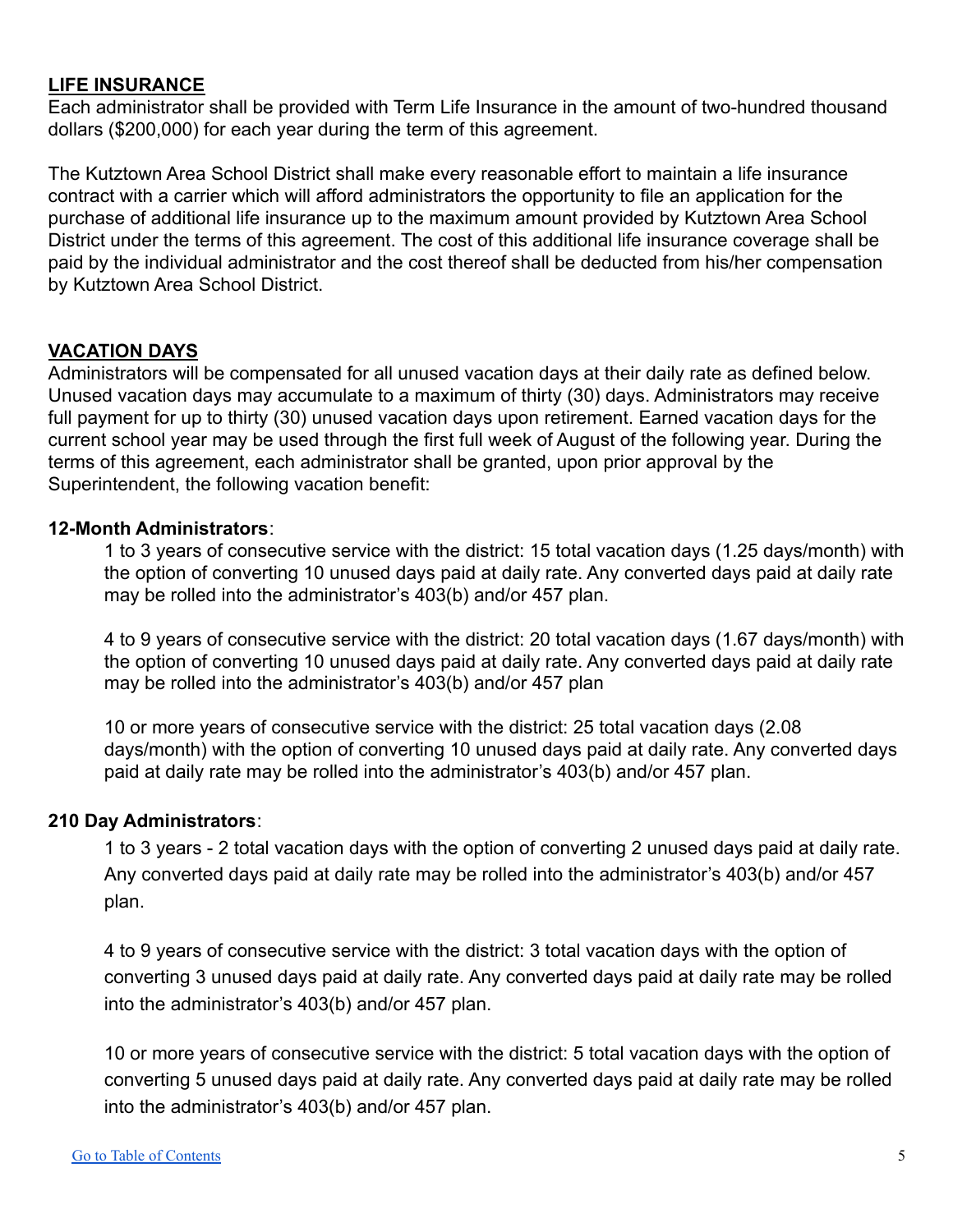#### <span id="page-6-0"></span>**PERSONAL DAYS**

During the terms of this agreement, each administrator shall be granted, upon prior approval by the Superintendent, two (2) paid personal days, without stipulated reason, each year.

Unused personal days shall be cumulatively carried over from year to year, including any unused days as of June 30, of the calendar year. The maximum number of days any administrator may use in a given year shall not exceed five (5) days. Any unused personal days at retirement shall be considered sick leave days and reimbursed accordingly as defined in the "Retirement Benefits" section.

### <span id="page-6-1"></span>**SICK DAYS**

During the terms of this agreement, each twelve-month administrator shall be granted twelve (12) sick days each year. Each 200-day administrator shall be granted ten (10) sick days per year.

Unused sick days shall be cumulatively carried over from year to year, including any unused days as of June 30, of the calendar year.

Each administrator may annually use up to five (5) sick days for immediate family medical concerns. As in the Pennsylvania School Code, immediate family shall be defined as "father, mother, brother, sister, son, daughter, husband, wife, parent-in-law, or near relative who resides in the same household, or any person with whom the employee makes his home."

#### <span id="page-6-2"></span>**RETIREMENT BENEFIT**

The district shall make a non-elective employer contribution to employee's 403(b) and/or 457 retirement program in an amount equal to the following:

- 1. Upon the retirement of an administrator, such individual shall receive compensation for each accumulated sick day at the rate of \$75.00 per day for each unused sick day up to a maximum of 120 days and unused vacation days per daily rate.
- 2. Any unused personal days at retirement shall be considered sick leave days and reimbursed accordingly.
- 3. Upon notification to the Employer, an administrator with a minimum of fifteen (15) consecutive or more years of service in the Kutztown Area School District shall receive an increment equivalent to \$100/year of service up to a maximum of \$3,500.00. To receive the increment, the employee must submit his/her irrevocable letter of retirement at least 120 days prior to the date of retirement.
- 4. Retirement Insurance Benefit Any administrator who retires from the District shall have the option of continuing at his/her own expense all health insurance coverage to age sixty-five (65).

\*The employee shall have no cash option.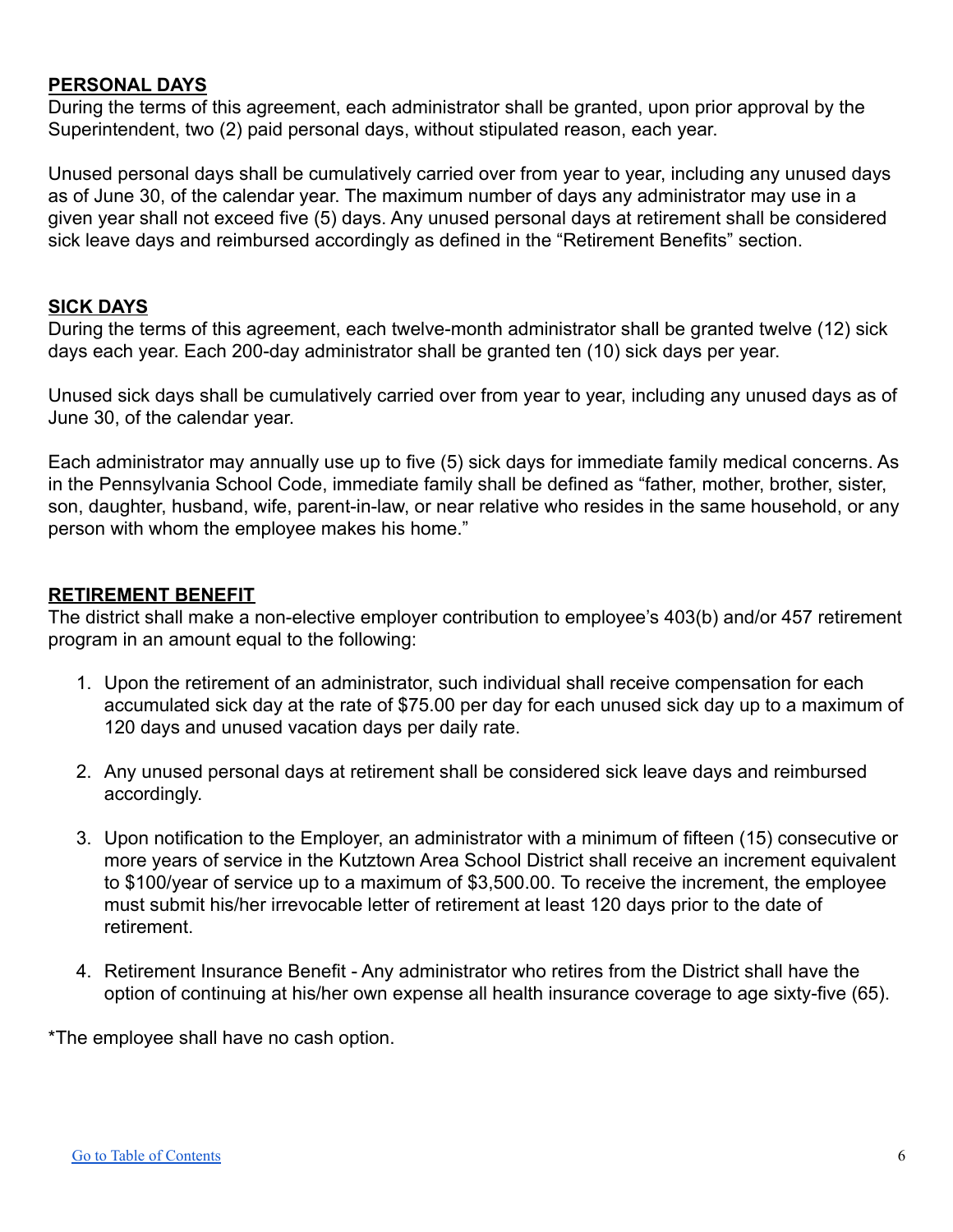# <span id="page-7-0"></span>**CHILDBEARING/ADOPTION LEAVE**

Each administrator shall be entitled to leaves of absence, without compensation, in accordance with the then applicable state and/or federal rules, regulations and/or laws subject to the following terms and provisions, provided, however, that the following terms and provisions are then in accordance with the applicable state and/or federal rules, regulations and/or laws relating to the within subject matter:

The qualifying administrator shall file with the office of the Superintendent a written request for child bearing and/or adoption leave as soon as practical. Such written request shall contain a statement as to the commencement and termination of the requested child bearing and/or adoption leave. The period of childbearing and/or adoption leave shall be for a time not to exceed one (1) year. In exceptional cases, the board of school directors may extend the term of childbearing and/or adoption leave beyond one (1) year.

- 1. Notice of intention to return to work shall be given to the Superintendent in writing not later than sixty (60) days prior to the date on which the administrator intends to resume work. Preferably, such notice of intention to return to work should be given ninety (90) days prior to the commencement of a school year or semester.
- 2. While on childbearing and/or adoption leave, the administrator shall have the right to retain, with the approval of the applicable insurance companies, at their own expense, health, dental, and life insurance, at the then prevailing rates.
- 3. Pregnancy related disability shall be treated in the same manner as other temporary disabilities.
- 4. In order to qualify hereunder, the child to be adopted shall not be more than five (5) years of age as of the time of the request referred to earlier.
- 5. A male administrator shall be entitled to childbearing and/or adoption leave under the same terms and conditions as childbearing and/or adoption leave is granted to female administrators.

# <span id="page-7-1"></span>**EMERGENCY LEAVE**

Leave with pay may be granted for urgent reasons at the discretion of the Superintendent. Urgency shall be the criterion for determining the number of days, as well as the validity of the request.

Emergency leave days may be granted under the following condition(s):

Notification is given to the Superintendent and twenty-four (24) hour notice is requested, when possible. Leave may be taken as full or half days.

### <span id="page-7-2"></span>**JURY DUTY**

Each administrator who is called to serve on juries shall be paid their regular salary by the district for such service. All monies, except for mileage costs, received for these services shall be remitted to the district.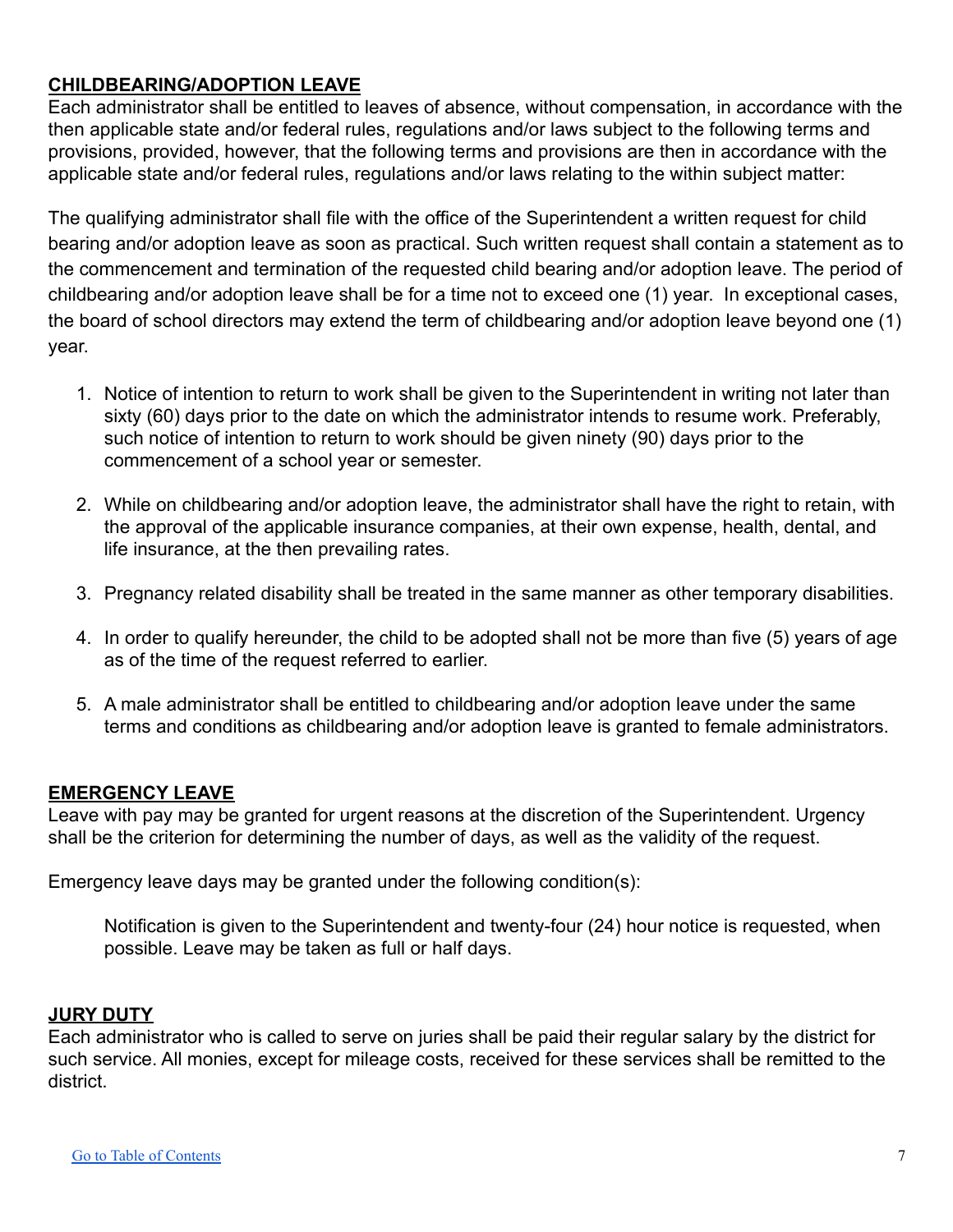# <span id="page-8-0"></span>**BEREAVEMENT LEAVE**

Up to five (5) days shall be granted in the event of death of husband, wife, son, step-son, daughter, step-daughter, father, mother, step-father, step-mother, sister, or brother. Up to three (3) days shall be granted in the event of death of parent-in-law, grandparent, step-grandparent, grandparent-in-law, grandchild, step-grandchild, son-in-law, daughter-in-law, brother-in-law, sister-in-law, aunt, uncle, or near relative who resides in same household or any person with whom the employee has made his/her home. One day (1) shall be granted in the event of death of other near relative. Additional days beyond Code mandate, if necessary, may be authorized under the Emergency Leave provision.

### <span id="page-8-1"></span>**SABBATICAL LEAVE**

Each eligible administrator shall be granted a sabbatical leave, upon their request, in accordance with the terms and conditions of the Pennsylvania School Code and Board policy.

# <span id="page-8-2"></span>**HOLIDAYS**

All administrators will follow the holiday calendar for district support staff adopted by the board prior to July 1, annually. In the event an administrator is required to work on a district holiday, he/she will receive equivalent time-off for the hours worked during the holiday as determined by the employee and the district Superintendent.

# <span id="page-8-3"></span>**MILEAGE REIMBURSEMENT**

Mileage reimbursement shall be determined as follows:

When a personal vehicle of an administrator is used for school business, as authorized by the Superintendent, mileage reimbursement shall be at a mileage rate equivalent to the maximum standard mileage rate deduction allowable by the Internal Revenue Service. Mileage should be calculated on the most economical route.

### <span id="page-8-4"></span>**CONFERENCE EXPENSES**

Each administrator shall be reimbursed for reasonable expenses incurred in attending conferences, workshops, seminars and similar meetings, subject to the prior approval of the Superintendent as to the estimated expenses and conference to be attended.

# <span id="page-8-5"></span>**PROFESSIONAL ORGANIZATION MEMBERSHIP**

All administrators are entitled to have the membership dues of two (2) professional organizations paid by the school district. Each administrator shall submit the names and costs of such organizations to the Superintendent for prior approval.

### <span id="page-8-6"></span>**SAVINGS BONDS**

The employer agrees to deduct the cost of U.S. Savings Bonds in denominations up to one thousand and 00/100 dollars (\$1,000.00) from payroll for those of its administrators who elect to participate.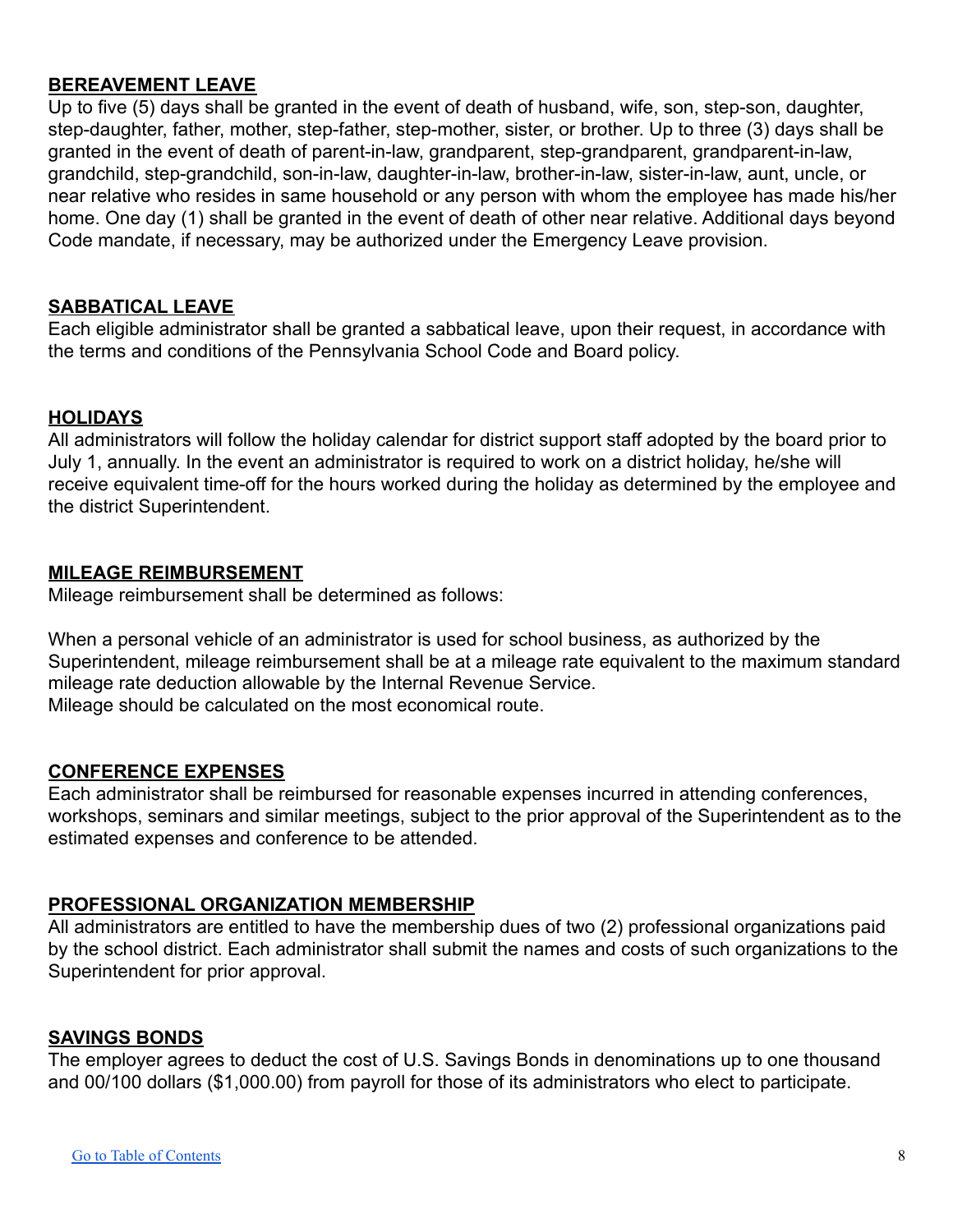### <span id="page-9-0"></span>**TUITION PAYMENT**

During the term of this agreement, KASD shall reimburse each administrator for the tuition cost of courses taken for which credit has been received during their employment on the following basis:

Doctoral degree programs tuition reimbursement will be at 100% of cost for a maximum of twelve (12) credits per year. (No pooling or carryover.)

All graduate courses or approved undergraduate courses from regionally accredited institutions as directed by the Superintendent will be reimbursed at 125% of the tuition reimbursement rate, for a maximum of 12 credits/year times the average of PSU Berks and PASSHE graduate tuition rate (i.e., 3 credits x the per credit rate, not a pool of money).

The reimbursement of tuition costs shall be subject to the following:

Reimbursement shall be for courses that allow employees to continue their professional development and to maintain or increase their skills as education professionals in employment with the Kutztown Area School District. Courses for reimbursement must receive prior written approval from the Superintendent and must be deemed to be of sufficient rigor to be reimbursable. This determination shall be made at the discretion of the Superintendent, prior to the Employee's course registration. The District retains sole authority to grant reimbursement for courses taken in areas other than those listed.

Courses with a grade of at least a "B" will be reimbursed, or "pass" if offered only on a pass/fail basis. Proof of grade earned must accompany the college tuition receipt for reimbursement. Payment will be made after the next regularly scheduled Board of Directors meeting following submission of the required documentation. The District will not reimburse courses for which an Employee is reimbursed from other sources.

An Employee receiving reimbursement shall repay the reimbursed amounts if he/she should fail to remain in the employ of the District at least 520 workdays following the completion of the course unless prevented from doing so by reason of death, illness, retirement, reduction in force, or other specific exception approved by the Superintendent in the individual case.

### <span id="page-9-1"></span>**INDEMNITY**

The employer shall provide coverage for administrators in carrying out their duties as per the School Leaders' Legal Liability Insurance.

### <span id="page-9-2"></span>**JUST CAUSE**

The board agrees that no administrator shall be discharged, suspended or given written reprimand without just cause.

# <span id="page-9-3"></span>**SENIORITY STATEMENT**

Seniority shall mean the total length of service from administrator's earliest contract signing or date service began, whichever is the earliest date, as a continuous temporary professional employee or as a